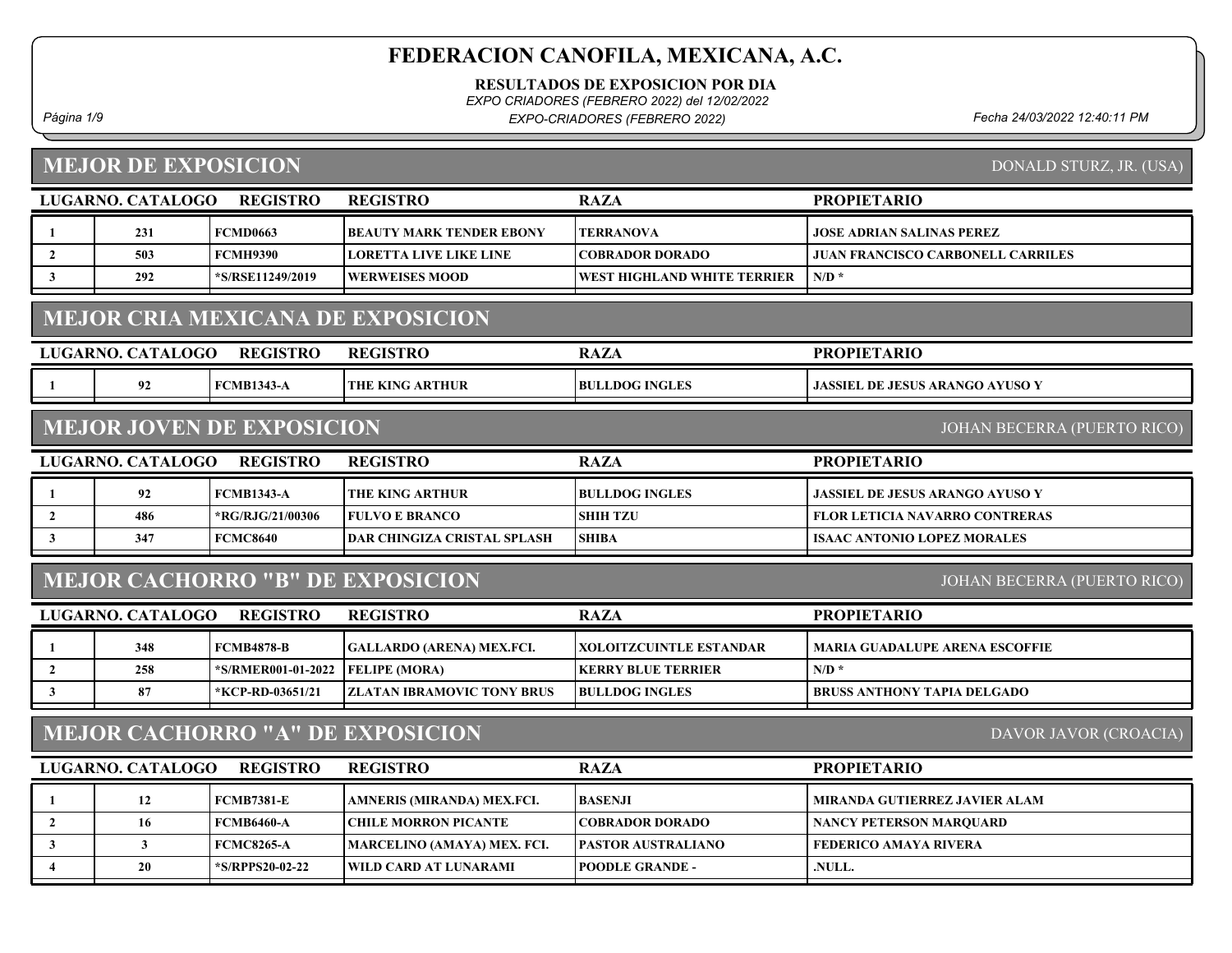RESULTADOS DE EXPOSICION POR DIA

EXPO CRIADORES (FEBRERO 2022) del 12/02/2022

Página 2/9 Fecha 24/03/2022 12:40:11 PM EXPO-CRIADORES (FEBRERO 2022)

# MEJOR VETERANO DE EXPOSICION

LAURENT PICHARD (SUIZA)

|                                                    | LUGARNO. CATALOGO | <b>REGISTRO</b>                     | <b>REGISTRO</b>                     | <b>RAZA</b>                     | <b>PROPIETARIO</b>                  |  |  |
|----------------------------------------------------|-------------------|-------------------------------------|-------------------------------------|---------------------------------|-------------------------------------|--|--|
| -1                                                 | 513               | <b>FCMK9606</b>                     | <b>BLUESHIRE'S B'LIZE N'GWYNEDD</b> | <b>ANTIGUO PASTOR INGLES</b>    | <b>ALLENE HUTCHESON</b>             |  |  |
| $\overline{2}$                                     | 421               | <b>FCMK3813-A</b>                   | <b>GLORIESS LITTLE CHILD</b>        | <b>SPRINGER SPANIEL INGLES</b>  | SERGIO ENRIQUE HERRERA VALDEZ       |  |  |
| $\mathbf{3}$                                       | 300               | <b>FCML6303-B</b>                   | <b>I ALSO MET CHARLOTTE</b>         | DACHSHUND MINIATURA PELO        | <b>GUTIERREZ-OTERO PEGGY</b>        |  |  |
|                                                    |                   | <b>MEJOR PAREJA DE EXPOSICION</b>   |                                     |                                 | LAURENT PICHARD (SUIZA)             |  |  |
|                                                    | LUGARNO. CATALOGO | <b>REGISTRO</b>                     | <b>REGISTRO</b>                     | <b>RAZA</b>                     | <b>PROPIETARIO</b>                  |  |  |
| -1                                                 | 418               | <b>FCMI9828-A</b>                   | <b>GUIZARD CONNERY MEX.FCI.</b>     | <b>COCKER SPANIEL AMERICANO</b> | <b>CRIADERO GUIZARD</b>             |  |  |
|                                                    |                   | <b>MEJOR CRIADERO DE EXPOSICION</b> |                                     |                                 | LAURENT PICHARD (SUIZA)             |  |  |
|                                                    | LUGARNO. CATALOGO | <b>REGISTRO</b>                     | <b>REGISTRO</b>                     | <b>RAZA</b>                     | <b>PROPIETARIO</b>                  |  |  |
| -1                                                 | 419               | <b>FCMI9828-A</b>                   | <b>GUIZARD CONNERY MEX.FCI.</b>     | <b>COCKER SPANIEL AMERICANO</b> | <b>CRIADERO GUIZARD</b>             |  |  |
| <b>MEJOR DE GRUPO 1</b><br>LAURENT PICHARD (SUIZA) |                   |                                     |                                     |                                 |                                     |  |  |
|                                                    |                   |                                     |                                     |                                 |                                     |  |  |
|                                                    | LUGARNO. CATALOGO | <b>REGISTRO</b>                     | <b>REGISTRO</b>                     | <b>RAZA</b>                     | <b>PROPIETARIO</b>                  |  |  |
| -1                                                 | 1                 | <b>FCMC8489-A</b>                   | KRIEGER (GONZALEZ) MEX. FCI.        | <b>PASTOR ALEMAN PELO CORTO</b> | <b>MANUEL GONZALEZ ALEJO</b>        |  |  |
| $\overline{2}$                                     | 44                | <b>FCMC3331</b>                     | <b>KYRA BLUE LEGEND DEL</b>         | PASTOR AUSTRALIANO              | <b>MARINE FROMENT</b>               |  |  |
| $\mathbf{3}$                                       | 27                | <b>FCMH8410</b>                     | <b>VALLE DE BERAKA KHALEESI</b>     | <b>COLLIE BARBUDO</b>           | <b>ANEL VAZQUEZ FRANCHINI</b>       |  |  |
| $\overline{\mathbf{4}}$                            | 63                | <b>CPRPI4334</b>                    | LUXBERRY BATERFLY                   | <b>WELSH CORGI PEMBROKE</b>     | <b>JOSE AMBROSIO CORO MENA</b>      |  |  |
|                                                    |                   | <b>MEJOR JOVEN DE GRUPO 1</b>       |                                     |                                 | LAURENT PICHARD (SUIZA)             |  |  |
|                                                    | LUGARNO. CATALOGO | <b>REGISTRO</b>                     | <b>REGISTRO</b>                     | <b>RAZA</b>                     | <b>PROPIETARIO</b>                  |  |  |
| -1                                                 | 33                | <b>FCMC4894-A</b>                   | STARK (AMAYA) MEX. FCI.             | PASTOR AUSTRALIANO              | <b>MARTIN AMAYA RIVERA</b>          |  |  |
| $\overline{2}$                                     | 63                | <b>CPRPI4334</b>                    | <b>LUXBERRY BATERFLY</b>            | <b>WELSH CORGI PEMBROKE</b>     | <b>JOSE AMBROSIO CORO MENA</b>      |  |  |
| $\mathbf{3}$                                       | 52                | <b>FCMC5565-D</b>                   | <b>OUALITY SPECIAL MOMENT</b>       | <b>PASTOR DE SHETLAND</b>       | <b>CARLOS ALBERTO MACIAS GARCIA</b> |  |  |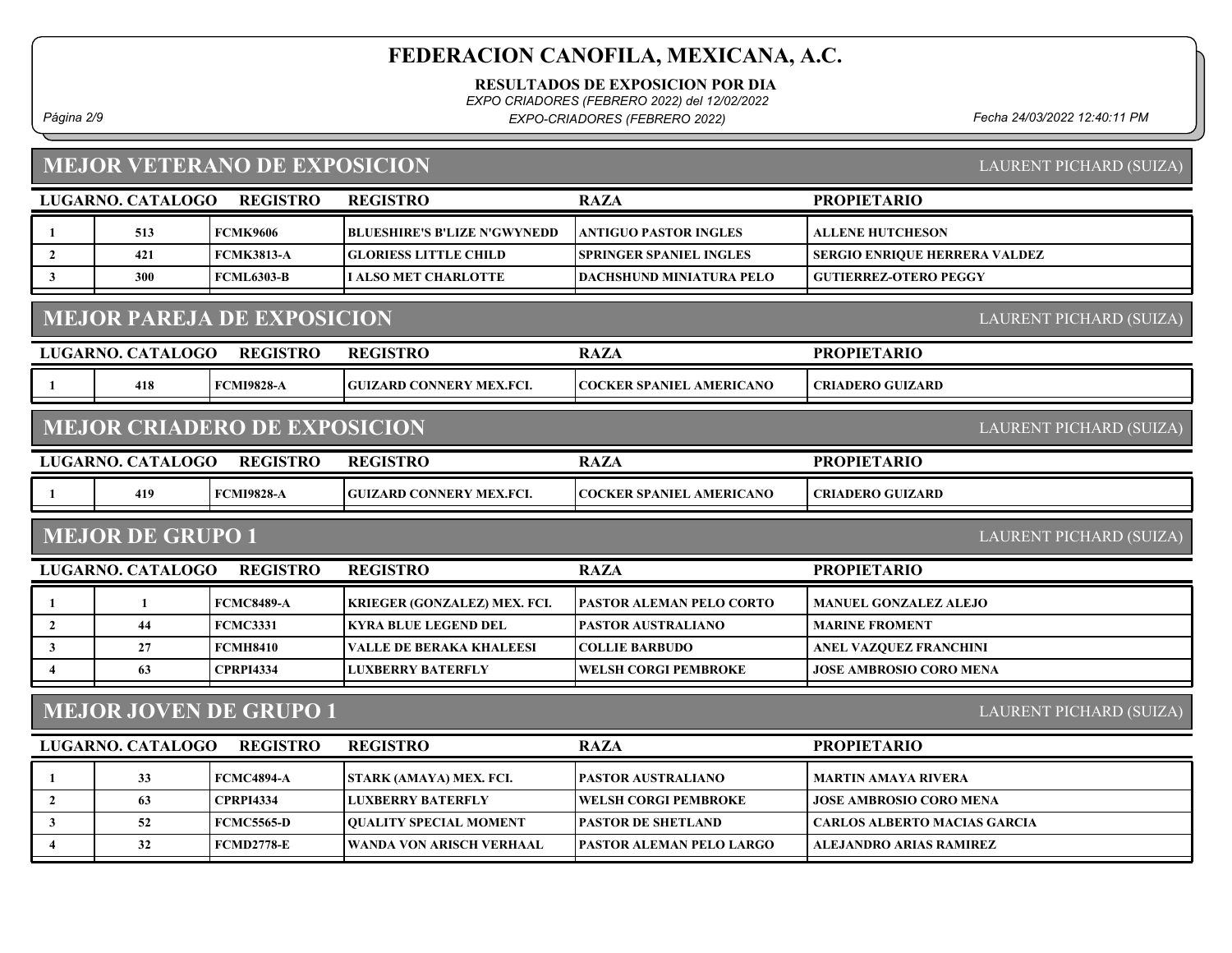RESULTADOS DE EXPOSICION POR DIA

EXPO CRIADORES (FEBRERO 2022) del 12/02/2022

Página 3/9 Fecha 24/03/2022 12:40:11 PM EXPO-CRIADORES (FEBRERO 2022)

### MEJOR CACHORRO DE GRUPO 1

| LAURENT PICHARD (SUIZA) |  |
|-------------------------|--|

| LUGARNO. CATALOGO | <b>REGISTRO</b>   | <b>REGISTRO</b>                                         | <b>RAZA</b>               | <b>PROPIETARIO</b>             |
|-------------------|-------------------|---------------------------------------------------------|---------------------------|--------------------------------|
| 58                | <b>CPRPI4738</b>  | <b>ANDVOL SALVATORE FERRAGAMO VWELSH CORGI PEMBROKE</b> |                           | YADIRA SANTANA GALINDO         |
| 39                | FCMB4030-G-       | <b>ANES AUSSIES TOMB RAIDER</b>                         | <b>PASTOR AUSTRALIANO</b> | <b>CRIADERO ANES AUSSIES Y</b> |
| 26                | <b>FCMD3398-F</b> | ALIKA (VAZQUEZ) MEX. FCI.                               | <b>COLLIE BARBUDO</b>     | <b>ANEL VAZQUEZ FRANCHINI</b>  |
| 54                | <b>FCMB4081-A</b> | IRIS (SANCHEZ) MEX. FCI.                                | <b>PASTOR DE SHETLAND</b> | <b>EMILIA SANCHEZ AYON</b>     |

# MEJOR VETERANO DE GRUPO 1

| LUGARNO. CATALOGO | <b>REGISTRO</b> | <b>REGISTRO</b>                     | RAZA                          | <b>PROPIETARIO</b>         |
|-------------------|-----------------|-------------------------------------|-------------------------------|----------------------------|
| 513               | <b>FCMK9606</b> | <b>BLUESHIRE'S B'LIZE N'GWYNEDD</b> | <b>LANTIGUO PASTOR INGLES</b> | ALLENE HUTCHESON           |
| 49                | <b>FCME1089</b> | ALLSTARS I'M KEANU REEVES AT        | <b>PASTOR DE PICARDO</b>      | <b>JACOUELINE FINKEL Y</b> |
|                   |                 |                                     |                               |                            |

### MEJOR DE GRUPO 2

DAVOR JAVOR (CROACIA)

LAURENT PICHARD (SUIZA)

| LUGARNO. CATALOGO | <b>REGISTRO</b> | <b>REGISTRO</b>                  | <b>RAZA</b>           | <b>PROPIETARIO</b>                      |
|-------------------|-----------------|----------------------------------|-----------------------|-----------------------------------------|
| 231               | FCMD0663        | <b> BEAUTY MARK TENDER EBONY</b> | <b>TERRANOVA</b>      | <b>JOSE ADRIAN SALINAS PEREZ</b>        |
| 92                | FCMB1343-A      | <b>THE KING ARTHUR</b>           | <b>BULLDOG INGLES</b> | <b>JASSIEL DE JESUS ARANGO AYUSO Y</b>  |
| 164               | <b>FCMD3194</b> | TUNDRA COSTA DO SUR CHILE-       | <b>FILA BRASILEÑO</b> | <b>HECTOR ULISES HERNANDEZ MELENDEZ</b> |
| 209               | FCMD0079        | BEA ROPLAHAUS OF SECUTOR_        | <b>ROTTWEILER</b>     | ALARCON JARAMILLO GENARO                |
|                   |                 |                                  |                       |                                         |

# MEJOR JOVEN DE GRUPO 2

DAVOR JAVOR (CROACIA)

DAVOR JAVOR (CROACIA)

| LUGARNO. CATALOGO<br><b>REGISTRO</b> |     |                 | <b>REGISTRO</b>                     | <b>RAZA</b>                       | <b>PROPIETARIO</b>                     |
|--------------------------------------|-----|-----------------|-------------------------------------|-----------------------------------|----------------------------------------|
|                                      | 92  | FCMB1343-A      | I THE KING ARTHUR-                  | <b>BULLDOG INGLES</b>             | <b>JASSIEL DE JESUS ARANGO AYUSO Y</b> |
|                                      | 221 | FCMC6830-A      | <b>MICHAEL RAMBO (FLORES)</b>       | <b>ISCHNAUZER MINIATURA NEGRO</b> | <b>MIGUEL ANGEL FLORES PARTIDA</b>     |
|                                      | 177 | <b>FCMD3084</b> | <b>IDEMIAN DEL TUTORE</b>           | MASTIN NAPOLITANO_                | ALFREDO ALVARADO MILLAN                |
|                                      | 136 | FCMC7235-D      | <b>DIPLOMATIC'S RIOJA MEX. FCL.</b> | <b>IDOBERMANN</b>                 | LUIS ARTURO PADILLA HOIL               |

## MEJOR CACHORRO DE GRUPO 2

| LUGARNO. CATALOGO | <b>REGISTRO</b>  | REGISTRC                               | KA <i>LF</i>          | <b>PROPIETARIO</b>                 |
|-------------------|------------------|----------------------------------------|-----------------------|------------------------------------|
|                   | *KCP-RD-03651/21 | 7 BRUS<br><b>ZLATAN IBRAMOVIC TONY</b> | <b>BULLDOG INGLES</b> | <b>BRUSS ANTHONY TAPIA DELGADO</b> |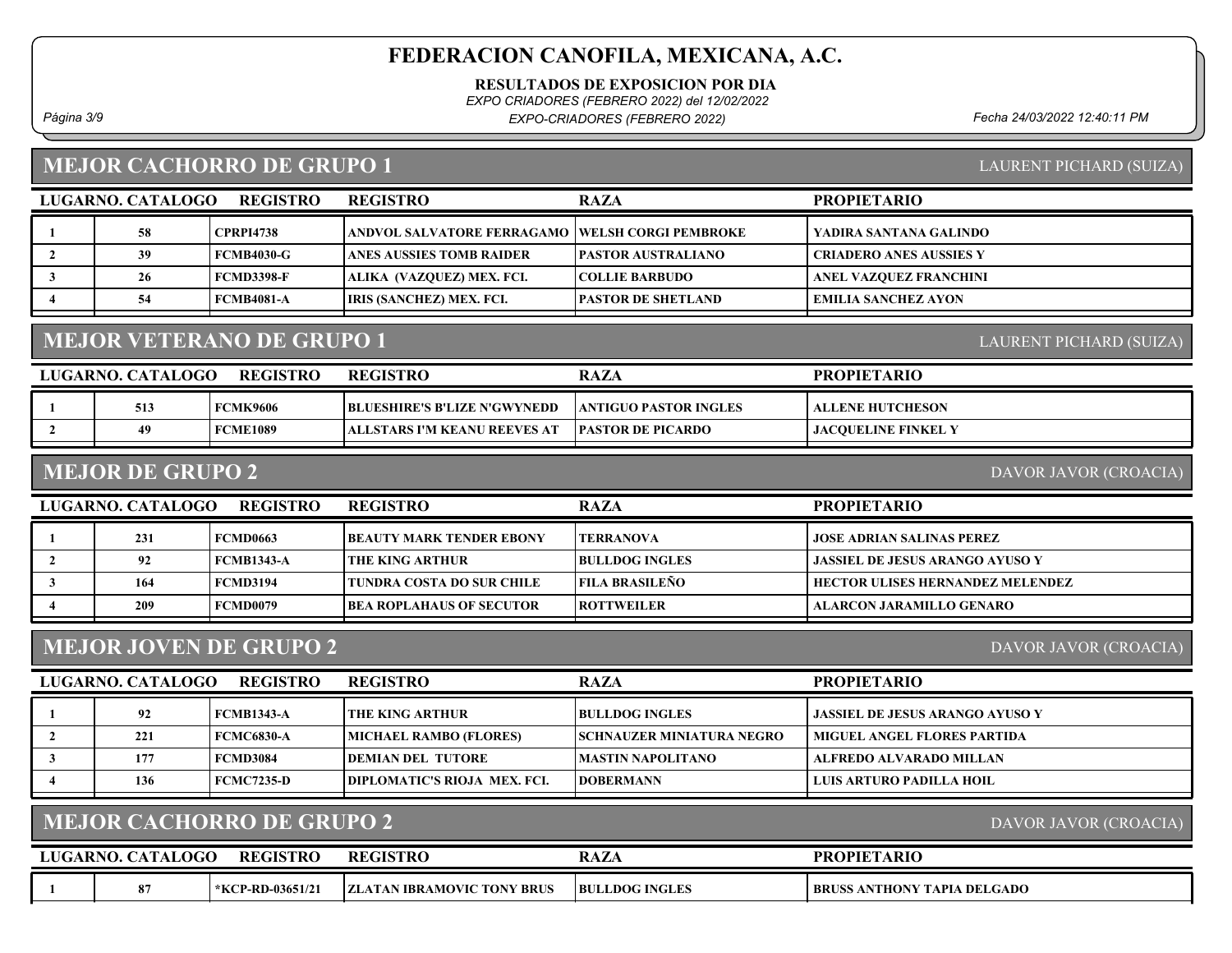RESULTADOS DE EXPOSICION POR DIA

EXPO CRIADORES (FEBRERO 2022) del 12/02/2022

Página 4/9 Fecha 24/03/2022 12:40:11 PM EXPO-CRIADORES (FEBRERO 2022)

### MEJOR CACHORRO DE GRUPO 2

| LUGARNO. CATALOGO | <b>REGISTRO</b>   | <b>REGISTRO</b>                                     | <b>RAZA</b>           | <b>PROPIETARIO</b>              |
|-------------------|-------------------|-----------------------------------------------------|-----------------------|---------------------------------|
| 162               | FCMD3429-B        | TALUA HERNANDEZ MARTE                               | <b>FILA BRASILEÑO</b> | CRIADERO ALUA HERNANDEZ         |
| 507               | <b>FCMB4615-A</b> | <b>SANTINO CORLEONE (HERNANDEZ) DOGO DE BURDEOS</b> |                       | MARCO ANTONIO HERNANDEZ MIRANDA |
| 188               | FCMC8144-A        | <b>PARDO (MOTE) MEX.FCI.</b>                        | <b>ROTTWEILER</b>     | SILVIA ALEJANDRA MOTE MANZANERO |
|                   |                   |                                                     |                       |                                 |

### MEJOR DE GRUPO 3

DONALD STURZ, JR. (USA)

| LUGARNO. CATALOGO<br><b>REGISTRO</b> |     |                   | <b>REGISTRO</b>                | <b>RAZA</b>                         | <b>PROPIETARIO</b>                   |
|--------------------------------------|-----|-------------------|--------------------------------|-------------------------------------|--------------------------------------|
|                                      | 292 | *S/RSE11249/2019  | WERWEISES MOOD_                | <b>IWEST HIGHLAND WHITE TERRIER</b> | $N/D$ *                              |
|                                      | 295 | <b>FCMH7159-A</b> | D-JUNIOR (GARCIA) MEX. FCI.    | YORKSHIRE TERRIER                   | <b>MOISES MEDINA CASTRO</b>          |
|                                      | 248 | <b>FCMC2169-A</b> | <b>SIMON (LOMELI) MEX.FCI.</b> | <b>ICAIRN TERRIER</b>               | <b>JOSE MARIANO LOMELI VELAZQUEZ</b> |
|                                      | 266 | <b>FCMC6166-A</b> | TUK TUK (CARDENAS) MEX. FCI.   | <b>ISTAFFORDSHIRE TERRIER</b>       | <b>DAVID CARDENAS RIOS</b>           |

## MEJOR JOVEN DE GRUPO 3

DONALD STURZ, JR. (USA)

| LUGARNO. CATALOGO | <b>REGISTRO</b>   | <b>REGISTRO</b>                     | <b>RAZA</b>                         | <b>PROPIETARIO</b>              |
|-------------------|-------------------|-------------------------------------|-------------------------------------|---------------------------------|
| 266               | <b>FCMC6166-A</b> | TUK TUK (CARDENAS) MEX. FCI.        | <b>STAFFORDSHIRE TERRIER</b>        | DAVID CARDENAS RIOS             |
| 287               | <b>FCMB0131-B</b> | <b>FIRE IN MY HEART (ARCE) MEX.</b> | <b>IWEST HIGHLAND WHITE TERRIER</b> | <b>ALFREDO ARCE MENDOZA</b>     |
| 237               | <b>FCMC7606-A</b> | <b>ROCKO (CHAIREZ) MEX.FCI.</b>     | <b>BULL TERRIER</b>                 | HIRAM FRANCISCO PARTIDA LOPEZ   |
| 282               | FCMD3150-A        | MEGAN (DEL REY) MEX. FCI.           | <b>WELSH TERRIER</b>                | ANNIA FABIOLA DEL REY PASOUALLI |

## MEJOR CACHORRO DE GRUPO 3

LUGARNO. CATALOGO REGISTRO REGISTRO RAZA

| 258 | $*$ S/RMER001-01-2022 FELIPE (MORA) |                                  | <b>IKERRY BLUE TERRIER</b>          | $N/D$ *                      |
|-----|-------------------------------------|----------------------------------|-------------------------------------|------------------------------|
| 235 | FCMB5265-C                          | <b>DAKTARI CLARENCE (ROMERO)</b> | <b>BULL TERRIER</b>                 | JAVIER ROMERO OSACAR-        |
| 253 | <b>FCMB4853-C</b>                   | ZIRCONIA (MIRANDA) MEX. FCI.     | <b>IFOX TERRIER PELO DE ALAMBRE</b> | SALVADOR MIRANDA MENA-       |
| 256 | FCMB3253-D                          | <b>NALA (ESTRADA) MEX. FCI.</b>  | <b>LIACK RUSSELL TERRIER</b>        | LIDIA SARAI ESTRADA MARTINEZ |

| <b>MEJOR DE GRUPO 4</b> |                 |                 |             |                    | LAURENT PICHARD (SUIZA), |
|-------------------------|-----------------|-----------------|-------------|--------------------|--------------------------|
| LUGARNO. CATALOGO       | <b>REGISTRO</b> | <b>REGISTRO</b> | <b>RAZA</b> | <b>PROPIETARIO</b> |                          |
|                         |                 |                 |             |                    |                          |

DONALD STURZ, JR. (USA)

PROPIETARIO

DAVOR JAVOR (CROACIA)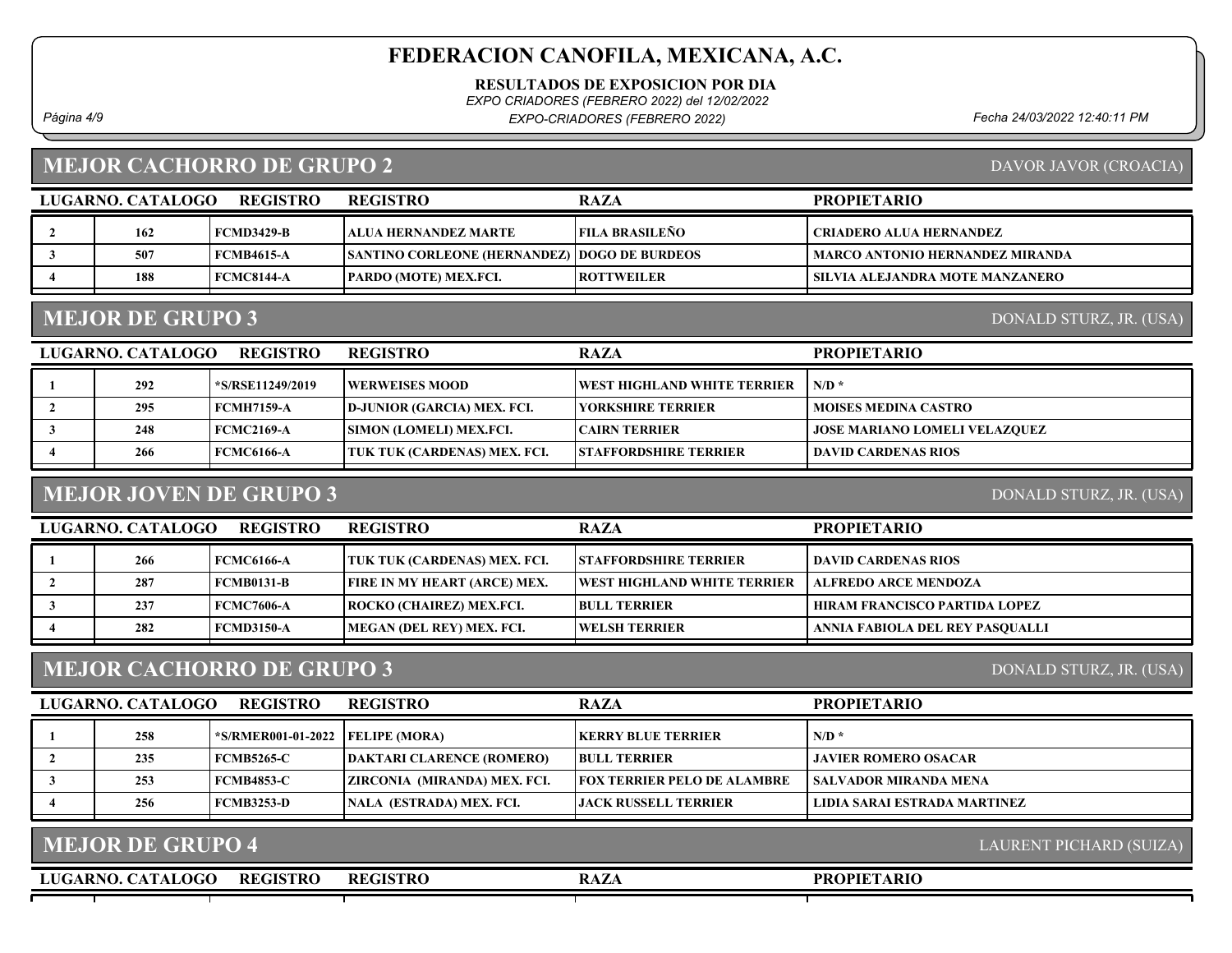RESULTADOS DE EXPOSICION POR DIA

EXPO CRIADORES (FEBRERO 2022) del 12/02/2022

Página 5/9 Fecha 24/03/2022 12:40:11 PM EXPO-CRIADORES (FEBRERO 2022)

# MEJOR DE GRUPO 4

LAURENT PICHARD (SUIZA)

|                         | LUGARNO. CATALOGO                                           | <b>REGISTRO</b>                  | <b>REGISTRO</b>                                        | <b>RAZA</b>                     | <b>PROPIETARIO</b>                           |  |  |
|-------------------------|-------------------------------------------------------------|----------------------------------|--------------------------------------------------------|---------------------------------|----------------------------------------------|--|--|
|                         | 298                                                         | <b>FCMC5630-A</b>                | <b>VEL ROSITA DELIKATESSE</b>                          | <b>DACHSHUND MINIATURA PELO</b> | <b>JOSE LUIS CERBON GUTIERREZ</b>            |  |  |
| $\mathbf{2}$            | 301                                                         | <b>CPRH8266</b>                  | RAMIRO KIA-KAHA ()LEZAMA) MEX DACHSHUND MINIATURA PELO |                                 | <b>GABRIEL LEZAMA BELTRAN</b>                |  |  |
|                         | <b>MEJOR VETERANO DE GRUPO 4</b><br>LAURENT PICHARD (SUIZA) |                                  |                                                        |                                 |                                              |  |  |
|                         | <b>LUGARNO. CATALOGO</b>                                    | <b>REGISTRO</b>                  | <b>REGISTRO</b>                                        | <b>RAZA</b>                     | <b>PROPIETARIO</b>                           |  |  |
|                         | 300                                                         | <b>FCML6303-B</b>                | I ALSO MET CHARLOTTE                                   | DACHSHUND MINIATURA PELO        | <b>GUTIERREZ-OTERO PEGGY</b>                 |  |  |
|                         | <b>MEJOR DE GRUPO 5</b>                                     |                                  |                                                        |                                 | JOHAN BECERRA (PUERTO RICO)                  |  |  |
|                         | LUGARNO. CATALOGO                                           | <b>REGISTRO</b>                  | <b>REGISTRO</b>                                        | <b>RAZA</b>                     | <b>PROPIETARIO</b>                           |  |  |
| 1                       | 308                                                         | <b>FCMF8303-A</b>                | <b>VENOM THE BLACK BEAST</b>                           | <b>AKITA AMERICANO</b>          | RAUL ALEJANDRO GRANADOS BECERRA              |  |  |
| $\overline{2}$          | 315                                                         | <b>CPRPI3666</b>                 | TRINACRIA'S YOUR MAJESTY                               | <b>HUSKY SIBERIANO</b>          | <b>MARA DESIREE FLORES LEMUS</b>             |  |  |
| $\mathbf{3}$            | 332                                                         | *LOE2411708                      | INTIME POMS PRINCE OF                                  | POMERANIAN (SPITZ ALEMAN)       | HERMINIA MARIA DOS SANTOS RODRIGUEZ          |  |  |
| $\overline{\mathbf{4}}$ | 322                                                         | <b>FCME5383-A</b>                | ALFIE (CARBONELL/MARTINEZ)                             | <b>MALAMUTE DE ALASKA</b>       | <b>JUAN FRANCISCO CARBONELL CARRILES Y</b>   |  |  |
|                         |                                                             | <b>MEJOR JOVEN DE GRUPO 5</b>    |                                                        |                                 | JOHAN BECERRA (PUERTO RICO)                  |  |  |
|                         | LUGARNO. CATALOGO                                           | <b>REGISTRO</b>                  | <b>REGISTRO</b>                                        | <b>RAZA</b>                     | <b>PROPIETARIO</b>                           |  |  |
|                         | 347                                                         | <b>FCMC8640</b>                  | <b>DAR CHINGIZA CRISTAL SPLASH</b>                     | <b>SHIBA</b>                    | <b>ISAAC ANTONIO LOPEZ MORALES</b>           |  |  |
| $\mathbf{2}$            | 305                                                         | <b>FCMB4330-A</b>                | OSO HECIA NCK (LARDIZABA)                              | <b>AKITA AMERICANO</b>          | <b>FRANCISCO JAVIER LARDIZABAL FERNANDEZ</b> |  |  |
| 3                       | 349                                                         | <b>FCMC2733-D</b>                | TLAKATL (MARTINEZ) MEX.FCI.                            | <b>XOLOITZCUINTLE ESTANDAR</b>  | ALBERTO FELIPE MARTINEZ LOBATO               |  |  |
| $\overline{4}$          | 311                                                         | <b>FCMC8123</b>                  | SILVER CIRCLE BENJAMIN                                 | <b>BASENJI</b>                  | MIRANDA GUTIERREZ JAVIER ALAM                |  |  |
|                         |                                                             | <b>MEJOR CACHORRO DE GRUPO 5</b> |                                                        |                                 | JOHAN BECERRA (PUERTO RICO)                  |  |  |
|                         | LUGARNO. CATALOGO                                           | <b>REGISTRO</b>                  | <b>REGISTRO</b>                                        | <b>RAZA</b>                     | <b>PROPIETARIO</b>                           |  |  |
| 1                       | 348                                                         | <b>FCMB4878-B</b>                | <b>GALLARDO (ARENA) MEX.FCI.</b>                       | XOLOITZCUINTLE ESTANDAR         | <b>MARIA GUADALUPE ARENA ESCOFFIE</b>        |  |  |
| $\overline{2}$          | 340                                                         | <b>FCMB5586-D</b>                | <b>COTTAGE ORANGE (CABRERA)</b>                        | POMERANIAN (SPITZ ALEMAN)       | <b>HECTOR CABRERA GUARNERO</b>               |  |  |
| $\mathbf{3}$            | 346                                                         | <b>CPRPJ6120</b>                 | <b>DAR CHINGIZA URBAN STYLE</b>                        | <b>SHIBA</b>                    | <b>JAVIER FLORES LAGUNAS</b>                 |  |  |
|                         |                                                             |                                  |                                                        |                                 |                                              |  |  |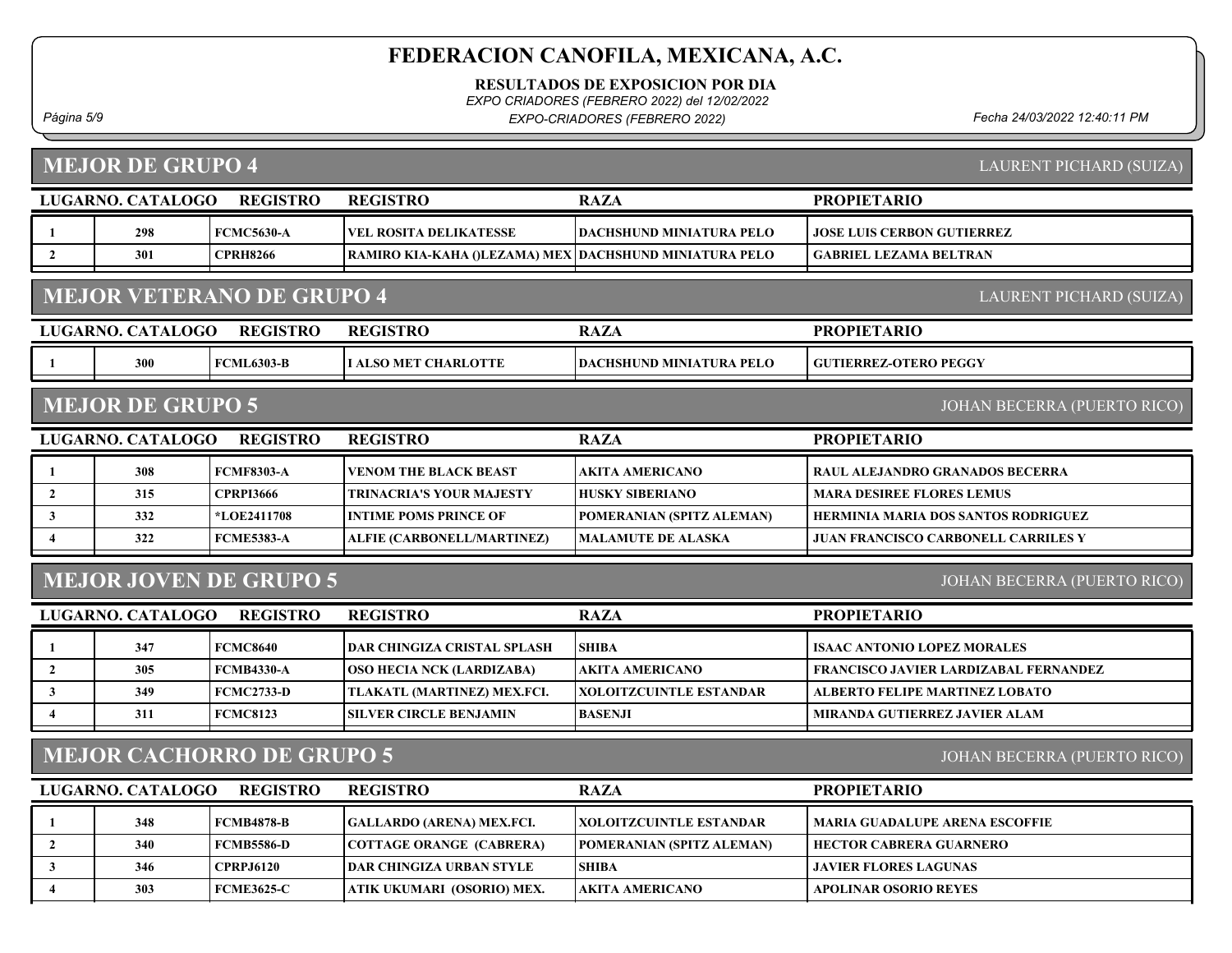RESULTADOS DE EXPOSICION POR DIA

EXPO CRIADORES (FEBRERO 2022) del 12/02/2022

Página 6/9 Fecha 24/03/2022 12:40:12 PM EXPO-CRIADORES (FEBRERO 2022)

#### LUGARNO. CATALOGO REGISTRO REGISTRO RAZA MEJOR DE GRUPO 6 **PROPIETARIO** DONALD STURZ, JR. (USA)

| 360                                                      | <b>FCMC2938-A</b>                | <b>JAIME (ALMAZAN) MEX.FCI.</b>    | <b>BASSET HOUND</b> | <b>IVONNE DANIELA CAMPOS CASTRO Y</b> |  |  |  |
|----------------------------------------------------------|----------------------------------|------------------------------------|---------------------|---------------------------------------|--|--|--|
| 373                                                      | <b>FCMB3034-B</b>                | <b>FLOR DE LIZ (CANO) MEX.FCI.</b> | <b>BEAGLE</b>       | <b>JUAN FRANCISCO CANO ARJONA</b>     |  |  |  |
| <b>MEJOR JOVEN DE GRUPO 6</b><br>DONALD STURZ, JR. (USA) |                                  |                                    |                     |                                       |  |  |  |
| LUGARNO. CATALOGO                                        | <b>REGISTRO</b>                  | <b>REGISTRO</b>                    | <b>RAZA</b>         | <b>PROPIETARIO</b>                    |  |  |  |
| 370                                                      | <b>FCME4990</b>                  | <b>MILROC KEEP THE CHANGE</b>      | <b>BEAGLE</b>       | <b>FELIPE QUIJANO ALEGRIA</b>         |  |  |  |
| 360                                                      | <b>FCMC2938-A</b>                | <b>JAIME (ALMAZAN) MEX.FCI.</b>    | <b>BASSET HOUND</b> | <b>IVONNE DANIELA CAMPOS CASTRO Y</b> |  |  |  |
|                                                          |                                  |                                    |                     |                                       |  |  |  |
|                                                          | <b>MEJOR CACHORRO DE GRUPO 6</b> |                                    |                     | DONALD STURZ, JR. (USA)               |  |  |  |

### MEJOR CACHORRO DE GRUPO 6

| LUGARNO. CATALOGO | <b>REGISTRO</b> | <b>REGISTRO</b>                    | <b>RAZA</b>          | <b>PROPIETARIO</b>                  |
|-------------------|-----------------|------------------------------------|----------------------|-------------------------------------|
| 358               | FCMB3900-B      | <b>IDORIAN GRAY CAMBLANC</b>       | <b>IBASSET HOUND</b> | I CESAR ANTONIO ALMAZAN MACIAS Y    |
| 373               | FCMB3034-B      | <b>FLOR DE LIZ (CANO) MEX.FCI.</b> | <b>BEAGLE</b>        | <b>I JUAN FRANCISCO CANO ARJONA</b> |

### MEJOR DE GRUPO 7

JOHAN BECERRA (PUERTO RICO)

| LUGARNO. CATALOGO | <b>REGISTRO</b>   | <b>REGISTRO</b>                   | <b>RAZA</b>                         | <b>PROPIETARIO</b>                     |
|-------------------|-------------------|-----------------------------------|-------------------------------------|----------------------------------------|
| 380               | <b>FCMB7961</b>   | CLOS ERASMUS BAELFAIRE            | <b>ISETTER GORDON</b>               | <b>CHRISTIAN DAVID TEJEDA ALATORRE</b> |
| 381               | CPRP.16115        | <b>ISET'R RIDGE'S IN THE GAME</b> | <b>ISETTER INGLES</b>               | <b>GREPE STOCKDALE REBECA</b>          |
| 379               | <b>FCMH8545-C</b> | XALA (HERNANDEZ) MEX. FCI.        | <b>POINTER ALEMAN DE PELO CORTO</b> | <b>MARIO ROBERTO HERNANDEZ TORRES</b>  |

# MEJOR JOVEN DE GRUPO 7

JOHAN BECERRA (PUERTO RICO)

| LUGARNO. CATALOGO | <b>REGISTRO</b>  | <b>REGISTRO</b>                   | RAZA                  | <b>PROPIETARIO</b>                                                    |
|-------------------|------------------|-----------------------------------|-----------------------|-----------------------------------------------------------------------|
| 381               | <b>CPRPJ6115</b> | <b>ISET'R RIDGE'S IN THE GAME</b> | <b>ISETTER INGLES</b> | <b>GREPE STOCKDALE REBECA</b>                                         |
| 377               | FCMC7395-B       | ALDA (HERNANDEZ) MEX.FCI.         |                       | <b>TPOINTER ALEMAN DE PELO CORTO   EDMUNDO FELIPE BATRES OLIVARES</b> |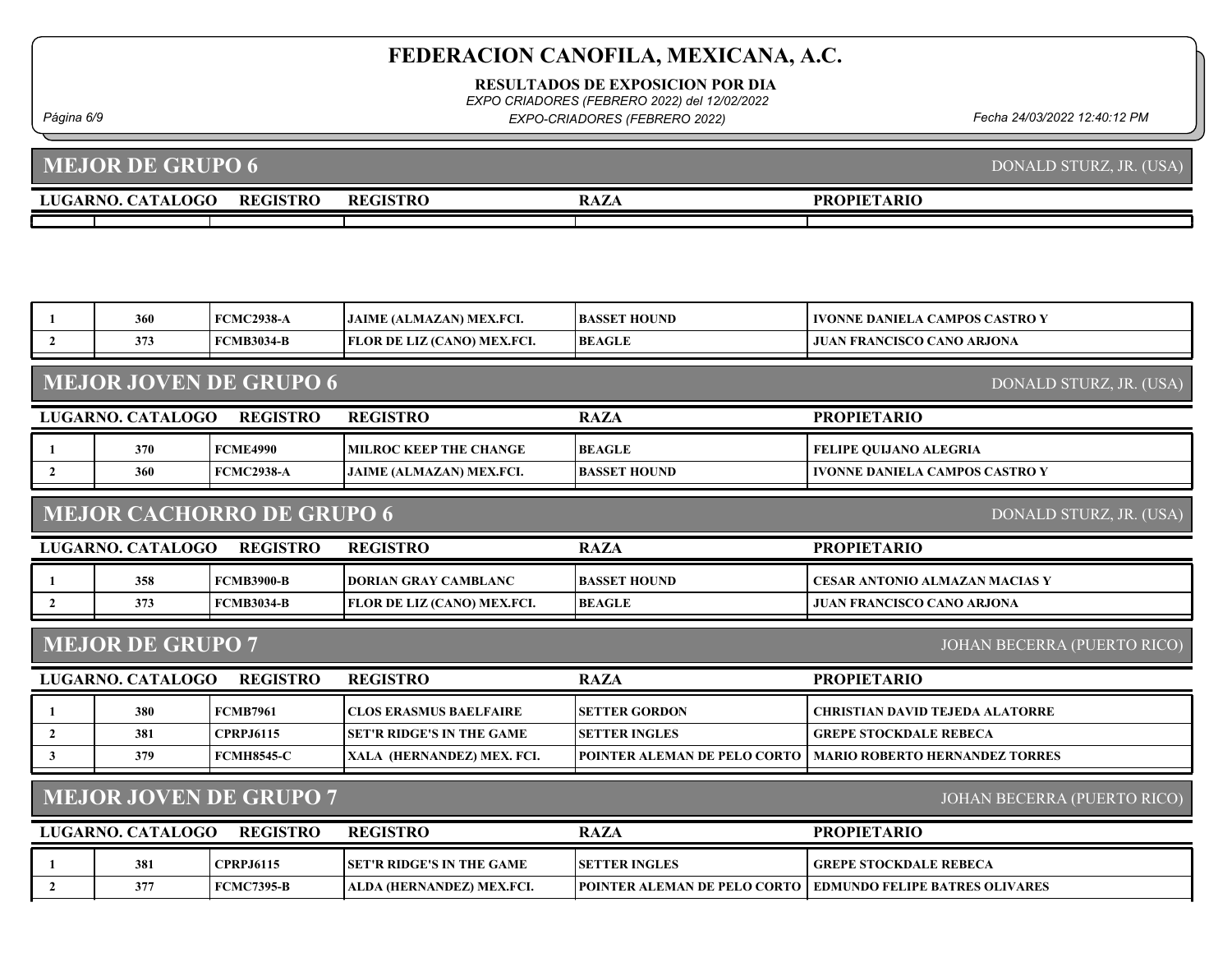RESULTADOS DE EXPOSICION POR DIA

EXPO CRIADORES (FEBRERO 2022) del 12/02/2022

Página 7/9 Fecha 24/03/2022 12:40:12 PM EXPO-CRIADORES (FEBRERO 2022)

MEJOR DE GRUPO 8

# 1 503 FCMH9390 LORETTA LIVE LIKE LINE COBRADOR DORADO JUAN FRANCISCO CARBONELL CARRILES 2 | 416 FCMI9828-A | GUIZARD CONNERY MEX.FCI. | COCKER SPANIEL AMERICANO | CRIADERO GUIZARD 3 389 FCME3450 EMPRESS QUEIJEIRO ROCK WITH COBRADOR DE LABRADOR MANUEL QUEIJEIRO PIZA 4 420 CPRPJ6034 RAYARAGUA INDIAN PARTY PERRO DE AGUA ESPAÑOL DANIELA GUADALUPE GARZA ARCINIEGA LUGARNO. CATALOGO REGISTRO RAZA MEJOR JOVEN DE GRUPO 8 PROPIETARIO DONALD STURZ, JR. (USA) REGISTRO 1 405 FCMC8700 LORETTA WALKING GODDESS COBRADOR DORADO JUAN FRANCISCO CARBONELL CARRILES 2 | 420 CPRPJ6034 RAYARAGUA INDIAN PARTY PERRO DE AGUA ESPAÑOL | DANIELA GUADALUPE GARZA ARCINIEGA 3 1412 FCMC3108-C GUIZARD CLEOPATRA MEX.FCI. COCKER SPANIEL AMERICANO CRIADERO GUIZARD 4 392 FCMB3296-A QUEIJEIRO BIMBA MEX.FCI. COBRADOR DE LABRADOR CRIADERO QUEIJEIRO DONALD STURZ, JR. (USA)

# MEJOR CACHORRO DE GRUPO 8

LUGARNO. CATALOGO REGISTRO RAZA

REGISTRO

| LUGARNO. CATALOGO | <b>REGISTRO</b>   | <b>REGISTRO</b>                      | <b>RAZA</b>                  | <b>PROPIETARIO</b>              |
|-------------------|-------------------|--------------------------------------|------------------------------|---------------------------------|
| 395               | *SS29350201       | <b>IGOLDEN SUNSET COME FLY WITH</b>  | <b>COBRADOR DORADO</b>       | ECHEGOYEN RADILLO VICTOR ISRAEL |
| 386               | <b>FCMB4073-A</b> | <b>TDANFER LAB'S DRACER MEX. FCL</b> | <b>ICOBRADOR DE LABRADOR</b> | I CRIADERO DANFER LAB'S         |

### MEJOR VETERANO DE GRUPO 8

| LUGARNO. CATALOGO                                  | REGISTRO          | <b>REGISTRO</b>              | <b>RAZA</b>                     | <b>PROPIETARIO</b>                   |  |  |
|----------------------------------------------------|-------------------|------------------------------|---------------------------------|--------------------------------------|--|--|
| 421                                                | <b>FCMK3813-A</b> | <b>GLORIESS LITTLE CHILD</b> | <b>ISPRINGER SPANIEL INGLES</b> | <b>SERGIO ENRIQUE HERRERA VALDEZ</b> |  |  |
|                                                    |                   |                              |                                 |                                      |  |  |
| <b>MEJOR DE GRUPO 9</b><br>LAURENT PICHARD (SUIZA) |                   |                              |                                 |                                      |  |  |

#### LUGARNO. CATALOGO REGISTRO RAZA PROPIETARIO REGISTRO

DONALD STURZ, JR. (USA)

DONALD STURZ, JR. (USA)

PROPIETARIO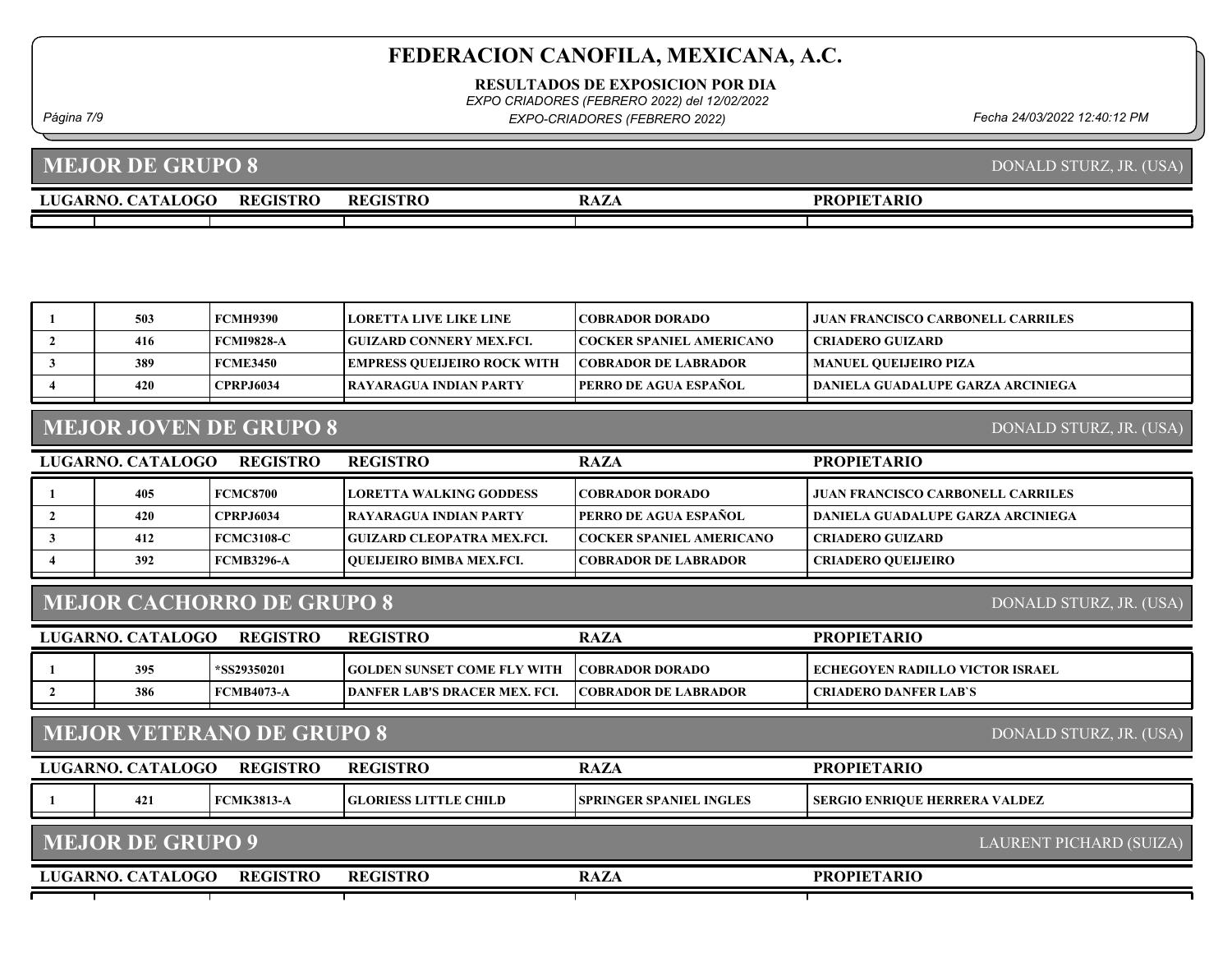RESULTADOS DE EXPOSICION POR DIA

EXPO CRIADORES (FEBRERO 2022) del 12/02/2022

Página 8/9 Fecha 24/03/2022 12:40:12 PM EXPO-CRIADORES (FEBRERO 2022)

### MEJOR DE GRUPO 9

| LAURENT PICHARD (SUIZA) |  |
|-------------------------|--|
|                         |  |

| LUGARNO. CATALOGO | <b>REGISTRO</b>    | <b>REGISTRO</b>                    | <b>RAZA</b>                                           | <b>PROPIETARIO</b>                    |
|-------------------|--------------------|------------------------------------|-------------------------------------------------------|---------------------------------------|
| 460               | <b>*LOE2469577</b> | HNDIANA MALKANORAH-                | CHIHUAHUEÑO PELO CORTO PELO   JOSE LUIS SANTIAGO PIER |                                       |
| 486               | *RG/RJG/21/00306   | <b>FULVO E BRANCO</b>              | <b>SHIH TZU</b>                                       | <b>FLOR LETICIA NAVARRO CONTRERAS</b> |
| 482               | FCMF1402-C         | <b>GUIVERCELLI GALAXY MEX.FCI.</b> | <b>PUG</b>                                            | <b>JOSE ANTONIO BECERRIL BARCENAS</b> |
| 432               | FCMB3484-B         | <b>FOREST FOG FRENCHIES KIRO</b>   | <b>BULLDOG FRANCES</b>                                | <b>CRIADERO FOREST FOG FRENCHIES</b>  |

# MEJOR JOVEN DE GRUPO 9

| LUGARNO. CATALOGO | <b>REGISTRO</b>   | <b>REGISTRO</b>                  | <b>RAZA</b>                                               | <b>PROPIETARIO</b>                    |
|-------------------|-------------------|----------------------------------|-----------------------------------------------------------|---------------------------------------|
| 486               | *RG/RJG/21/00306  | <b>FULVO E BRANCO</b>            | <b>SHIH TZU</b>                                           | <b>FLOR LETICIA NAVARRO CONTRERAS</b> |
| 432               | <b>FCMB3484-B</b> | <b>FOREST FOG FRENCHIES KIRO</b> | <b>BULLDOG FRANCES</b>                                    | <b>CRIADERO FOREST FOG FRENCHIES</b>  |
| 469               | <b>CPRPI3872</b>  | <b>IEDIVETTE CRUELLA DE V1L</b>  | <b>POODLE GRANDE -</b>                                    | <b>JOSE DE JESUS LUNA LOPEZ</b>       |
| 457               | <b>FCMB2651</b>   | ASTERI FAMILY LOVE EMGRAND       | CAVALIER KING CHARLES SPANIEL   EDUARDO CAMPBELL ESCOBEDO |                                       |
|                   |                   |                                  |                                                           |                                       |

### MEJOR CACHORRO DE GRUPO 9

LAURENT PICHARD (SUIZA)

LAURENT PICHARD (SUIZA)

| LUGARNO. CATALOGO | REGISTRO          | <b>REGISTRO</b>                      | <b>RAZA</b>                                         | <b>PROPIETARIO</b>                    |
|-------------------|-------------------|--------------------------------------|-----------------------------------------------------|---------------------------------------|
| 458               | FCMB7860          | <b>IBK'S WILDFIRE SANDOVAL</b>       | CHIHUAHUEÑO PELO LARGO PELO   ANGEL SANDOVAL FLORES |                                       |
| 445               | <b>FCMB3039-B</b> | <b>ORIANA THE QUEEN (KUECHEL)</b>    | <b>BULLDOG FRANCES</b>                              | <b>ERWIN FEDERICO KUECHEL VAZQUEZ</b> |
| 489               | <b>FCMB4635-A</b> | <b>SNOW DROP (VAZQUEZ) MEX. FCI.</b> | <b>SHIH TZU</b>                                     | MONSERRAT VAZQUEZ CALVO               |
|                   |                   |                                      |                                                     |                                       |

### MEJOR DE GRUPO 10

JOHAN BECERRA (PUERTO RICO)

| 499<br><b>ROBERTO MARTINEZ ARANA</b><br>  CARONTE (RODRIGUEZ) MEX. FCI.<br>  FCMH5482-A<br><b>LOBERO IRLANDES</b><br><b>JOSE LUIS PAYRO DUEÑAS</b><br>494<br><b>GOLDDRAGON EMPIRE HOT</b><br><b>AFGANO</b><br><b>FCME3291</b><br>495<br>  FCME9976-C<br><b>BORZOI</b><br>  RICARDO MARTINEZ RUIZ-<br>  ATLAS PLEIADES (MARTINEZ) | LUGARNO. CATALOGO<br>REGISTRO |  |  | <b>REGISTRO</b> | <b>RAZA</b> | <b>PROPIETARIO</b> |
|----------------------------------------------------------------------------------------------------------------------------------------------------------------------------------------------------------------------------------------------------------------------------------------------------------------------------------|-------------------------------|--|--|-----------------|-------------|--------------------|
|                                                                                                                                                                                                                                                                                                                                  |                               |  |  |                 |             |                    |
|                                                                                                                                                                                                                                                                                                                                  |                               |  |  |                 |             |                    |
|                                                                                                                                                                                                                                                                                                                                  |                               |  |  |                 |             |                    |

### MEJOR DE GRUPO 11

JOHAN BECERRA (PUERTO RICO)

| LUGARNO. C. | <b>CATALOGO</b> | <b>REGISTRO</b>   | <b>REGISTRO</b>                               | <b>RAZA</b>    | <b>PROPIETARIO</b>        |
|-------------|-----------------|-------------------|-----------------------------------------------|----------------|---------------------------|
|             | 501             | <b>FCMF3337-D</b> | <b>\ CALIENTE MEX.</b><br><b>OBSIDIANA C.</b> | <b>CALUPOH</b> | ADERO "CALIENTE" .<br>CRI |